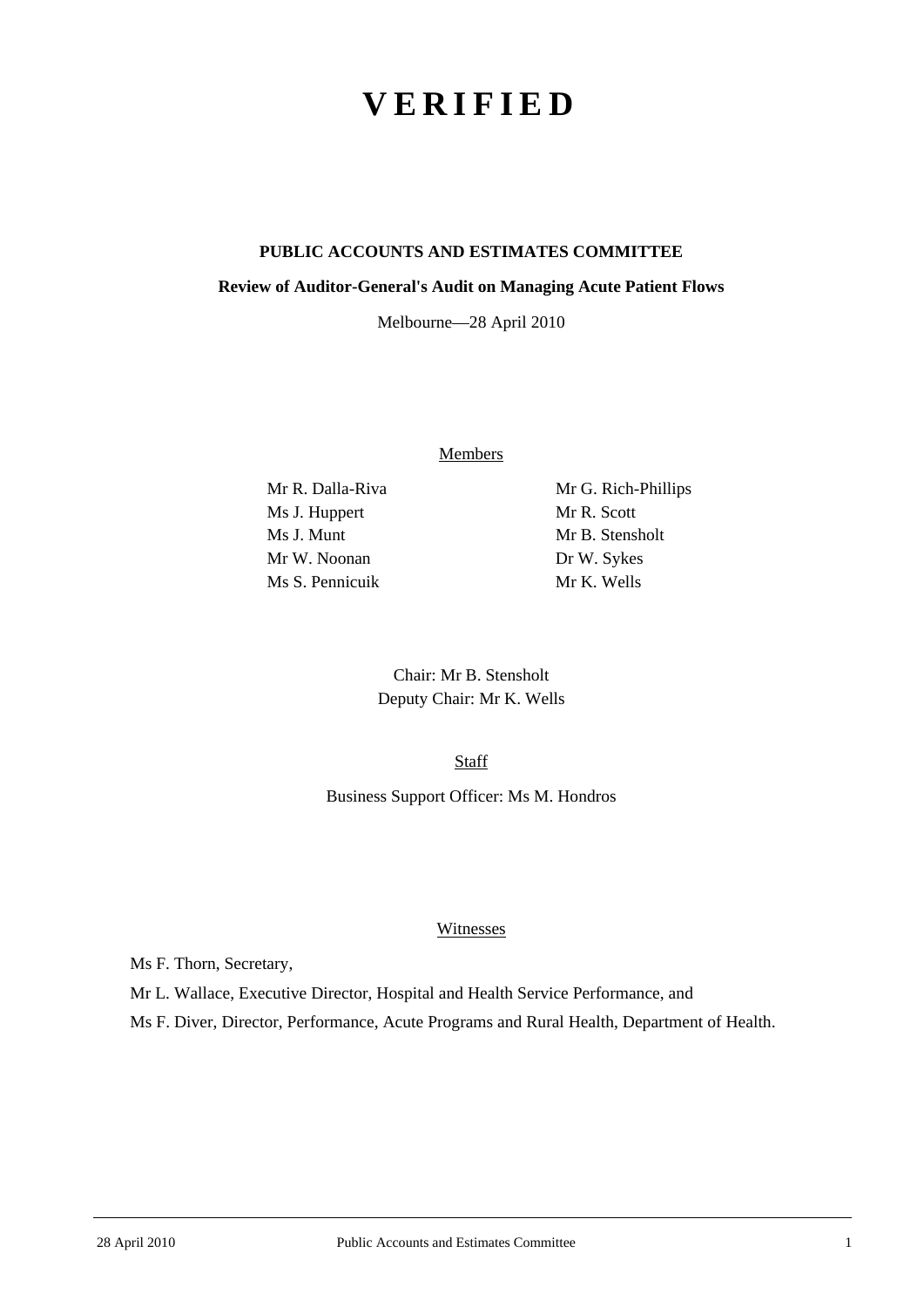**The CHAIR**—I declare open the Public Accounts and Estimates Committee hearings on the review of the Auditor-General's audit findings and recommendations 2008, addressing the following audit: *Managing Acute Patient Flows*.

On behalf of the committee, I welcome Ms Fran Thorn, Secretary, Department of Health; Mr Lance Wallace, executive director, hospital and health service performance; and Ms Frances Diver, director, performance, acute programs and rural health. Members of the public and the media are also welcome. In accordance with the guidelines for public hearings, I remind members of the public that they cannot participate in the committee's proceedings. Only officers of the PAEC secretariat are to approach PAEC members. Departmental officers, as requested by the secretary, can approach the table during the hearing. Members of the media are also requested to observe the guidelines for filming or recording proceedings as they would as if they were in the Legislative Council committee room.

All evidence taken by this committee is taken under the provisions of the Parliamentary Committees Act and is protected from judicial review. However, any comments made outside the precincts of the hearing are not protected by parliamentary privilege. There is no need for evidence to be sworn. All evidence given today is being recorded. Witnesses will be provided with proof versions of the transcript to be verified and returned within two working days of this hearing—within two working days of receiving the transcript, in fact. It may not occur for three or four weeks, actually. In accordance with past practice, the transcripts and PowerPoint presentations will then be placed on the committee's website.

I will now pass to the secretary for any opening comments. Committee members will ask questions relating to the audit findings and recommendations. I ask that all mobile telephones be turned off.

**Ms THORN**—Thank you, Mr Chair. The first point I would like to make is that patient flow is one of the three pillars of thought, of both the department and health services individually and collectively, of how we go about managing the public hospital system in Victoria. 'Patient flow' in some ways is a metaphor for 'access'. The other two, of course, are quality and safety, and then the third is prudential financial management. Thinking about patient flow, it is important that you remember it is one of three tasks that we are required to do at any given time, and these are balancing tasks. Probably from the perspective of health services, quality and safety, if you gave anything an edge, would be there. That is something that they take very much into account when they are thinking about issues of patient flow and how to achieve the most optimal patient flow. But it is influenced by a range of factors: demand, capacity, patient pathways, health service processes and, as I said, quality and safety.

We have been working on ways in which we can assist the health services with patient flow from a number of perspectives: through additional investment in hospital capacity; development of substitution and diversion models of care; reforming processes to increase efficiency and improve experiences; and, of course, a performance management framework which takes a series of key performance targets and monitors what is happening across the system. The second page there has a diagram that tries to—

**The CHAIR**—This is produced by Barry Jones, is it!

**Ms THORN**—I did think it was open to accusations of 'noodle nation'. It is an attempt to show that patient flow is not the same as designing an assembly line for the manufacture of an inanimate product. We are dealing with patients who turn up in a relatively disorderly fashion—that is, they turn up when they feel the need. They primarily present through an emergency department, but there are a fair proportion who come in via elective surgery, and a small number who come in for direct medical procedures. But in that process they can be going in any number of directions and the majority of patients will go to a number of places. So this is merely to show that for any given patient, depending on the acuity of their need, they could have up to about nine different forms of transfer or flow through the hospital before they are discharged and, hopefully, go home in a much better state of health.

l I do not want to labour the point, because it is very easy to say, 'Well, things are too complex and therefore it's too hard to change.' That is not in fact our approach. It is merely to say that this is a very dynamic environment and one in which it is particularly important to get the involvement of clinicians. If clinicians are not interested in what it is that either we or health service managers are interested in putting into place in order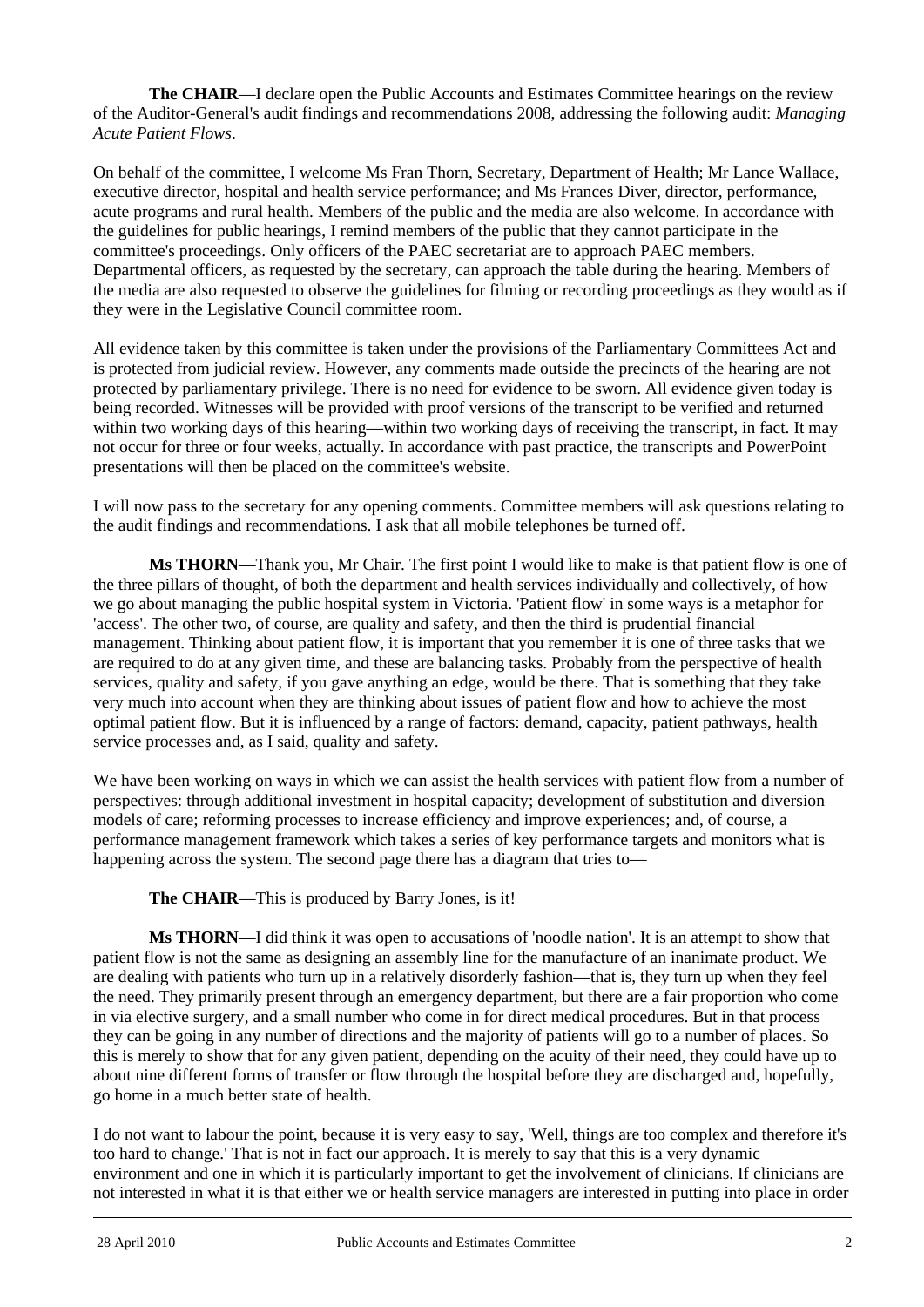to achieve what would seem to be more efficient patient flow, then there is probably no point in us starting. They are in fact going to have to carry it out, and if they do not agree with it, if they do not think it is a good way of dealing with patients, then we may as well not start.

I turn to the ways in which we are assisting. Firstly, there is investment in additional capacity. Growth in investment in the health system in Victoria—the public hospital system—has increased by an average of about eight per cent per annum for the past 10 years, and that is compounding.

**The CHAIR—So** what is the increase in the patients?

**Ms THORN**—And there is a commensurate increase in the number of services provided.

**The CHAIR**—So that is eight per cent as well?

**Ms THORN**—They have about matched each other. I am not quite sure if it is precisely eight per cent, but there has been a significant increase in the number of separations, so we are treating more people per thousand.

**Mr WALLACE**—Sorry, I just need to clarify. Eight per cent is price as well as growth.

**The CHAIR**—It is both?

**Ms THORN**—Yes.

**The CHAIR**—So that applies to both.

**Mr WALLACE**—So patient and inpatient growth is about four per cent and price is the remainder.

**Ms THORN**—Yes, changes in the cost of delivery and then changes in demand, so increasing demand, and that is what has driven that growth in financing. But certainly where we have looked at demand, the growth in demand has equalled or exceeded our projections. The biggest, most recent investments, of course, were the recent package for beds where nearly 300 additional beds were funded; two big tranches of funding for elective surgery patients to increase throughput there, both in 2009-10 and another \$45 million from April this year; and additional funding that has gone into emergency care. In addition to that, of course, there are a range of others. They are about increasing demand, and they also have elements of increasing capital in order to expand the capacity in order to treat more patients—or, in fact, redesign the treatment places so that they are much more contemporary and enable much higher throughput.

Perhaps as important as funding, although often not getting as much attention, are the models of care, where there has been ongoing innovation in the system for—well, probably forever, but I am just going to draw upon the last couple of decades for some of the main changes that have been implemented. The first of these is substitution—that is, different places where treatment can take place; more effective places for the treatment to take place. The first of these, of course, is Hospital in the Home. That has been running since, I think, the early 1990s. It has doubled in size. It relies on patients agreeing to be treated at home, but essentially they get a medical treatment service in their own home, similar to that which they would get in a hospital.

We have introduced observation medical units for reducing length of stay, which is certainly one of the biggest ways we can increase capacity and the patient flow; extended day surgery services; transition care; restorative care programs; a whole range of programs around emergency departments to speed up throughput of patients in those places; what we call the transit lounges is how we are speeding up the discharge process; acute inpatient care coordinators; post-acute care; medi-hotels; and day hospitals.

l If you turn to the next diagram, this is just an example of a particular program that is significantly reducing the length of stay and has early indications of good outcomes for patients. This is the new approach to the geriatric medicine patient journey. It is worth starting with a few facts. Approximately 10 per cent of the current population in Victoria are 70 years and older, but 15 per cent of presentations to emergency departments are people who are 70 and older. About 30 per cent of transfers to ward are people who are about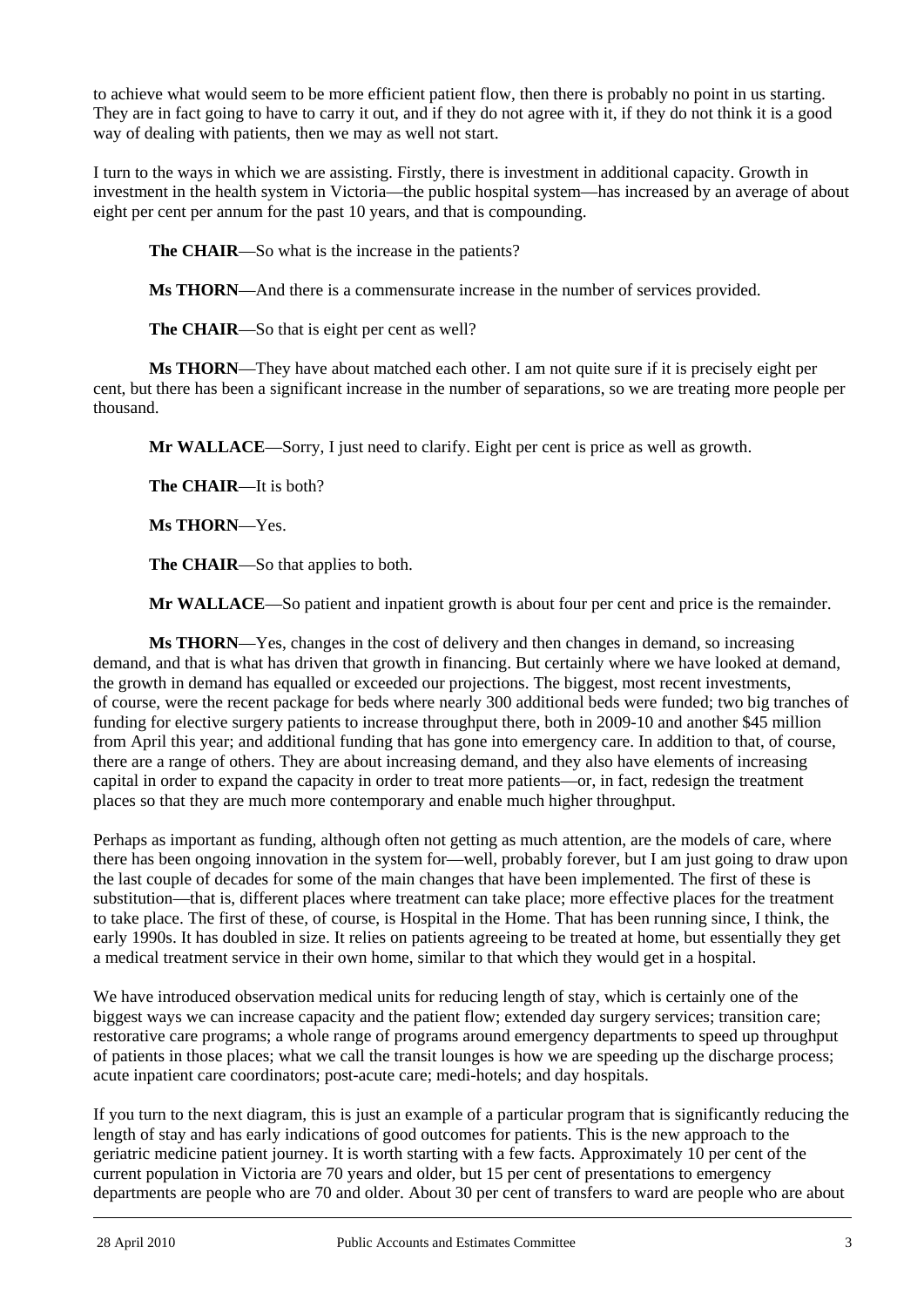70 years and older. Close on 60 per cent of total bed days are taken up by people who are 70 and older. So focusing on good care for older people is a clear priority for both achieving better outcomes for them and improving patient flow.

The traditional pathway for a geriatric medicine patient used to be approximately 40 inpatient days. They would start in ED, they would go into an acute ward and then, after a period of about 15 days, they would end up in a subacute inpatient ward. Now the approach that is being trialled in a couple of services is that, rather than putting them in an acute ward—there is plenty of research evidence that shows that this does not have a positive impact on an aged medical inpatient; they are not necessarily acute patients and it does affect their functioning if they go for an extended period of time into acute inpatient treatment—you put them firstly into an acute aged-care process which is really age-appropriate treatment and then into a program of restorative care so that you are preparing people to go home and focusing on what is needed around their care.

This is showing some very positive outcomes and we are hoping to expand that more broadly across the system. When you take into account the number of bed days that are being used by people who are 70 and older—and this is likely to increase in the next 10 years as the baby boomers start to hit that age—there is a significant patient flow advantage that could well be achieved there.

Then we turn to diversion, which is trying to stop people from being in hospital in the first place. The most important of these is HARP which has been around for about six or seven years now. It is about taking acute patients, chronic disease patients, who sometimes get notice—a frequent flyer—who we know are going to have inpatient experiences, and trying to reduce that by good treatment in the community. Early evaluation of this is showing a significant reduction in the number of inpatient experiences and ED experiences. It does not take it away entirely because these are people who have quite severe chronic illness, so the chances of saying, 'We'll be able to keep you out of hospital forever,' under current treatment regimes is unlikely, but it is significantly reducing the number of inpatient experiences.

Then of course there is Nurse-On-Call which is having a positive impact: it is not a huge proportion, but it is reducing the number of people who are turning immediately to ambulance or emergency departments as the first opportunity for treatment. That is also getting very positive responses in the evaluations that we are doing. We have also co-located after-hours GP clinics because many people who turn up for emergency department treatment would not be classified as an emergency and they are seeking primary care type treatment.

We have piloted a really interesting program called Outreach Services to Residential Aged Care Facilities to pre-empt the very frail elderly from coming into EDs and then in fact moving into inpatient experience. We have had 10 pilot sites and about 55 per cent of those altered the need for any ED presentation. So that is having a very positive impact and we are looking at how we can spread that further. Then there are some specialised programs around osteoarthritis hip and knee services, which are reducing call, where we are having treatment that does not require surgery or an inpatient experience.

We are also reforming processes, so we are making a smallish investment in the overall scheme of things: \$5 million per annum to build and support health services in looking at their processes and working out how they can in fact achieve significant improvements. There has been a large rollout of training in this space, a very high level of take-up from the health services, and very high levels of sponsorship within the health services. The chief executives of those health services are personally taking a lead on this, which is having a big impact in the service. The clinicians are very actively engaged and we are at the stage now in the rollout where we can start looking at the results of individual projects. There are about 48 projects that have been selected by health services and four demonstration projects on particular areas that we wanted to look at and say, 'Are there things that arise from this that we can now systemise?'—for example, 'For the whole of the system, these are processes you should be seeking to improve.' That has got a lot of engagement.

l Further reforming of the process has been a project which is looking at variation. This is really getting down to the nitty-gritty of why there is variation in treatment for the same DRGs across the system. It is a benchmarking process that 27 of the services have agreed to go in together. They have looked at three periods. Each of them who are part of this takes a selection of DRGs. If they are an outlier, they measure themselves against the best practice and work out how they can improve, so for a range of things we are seeing quite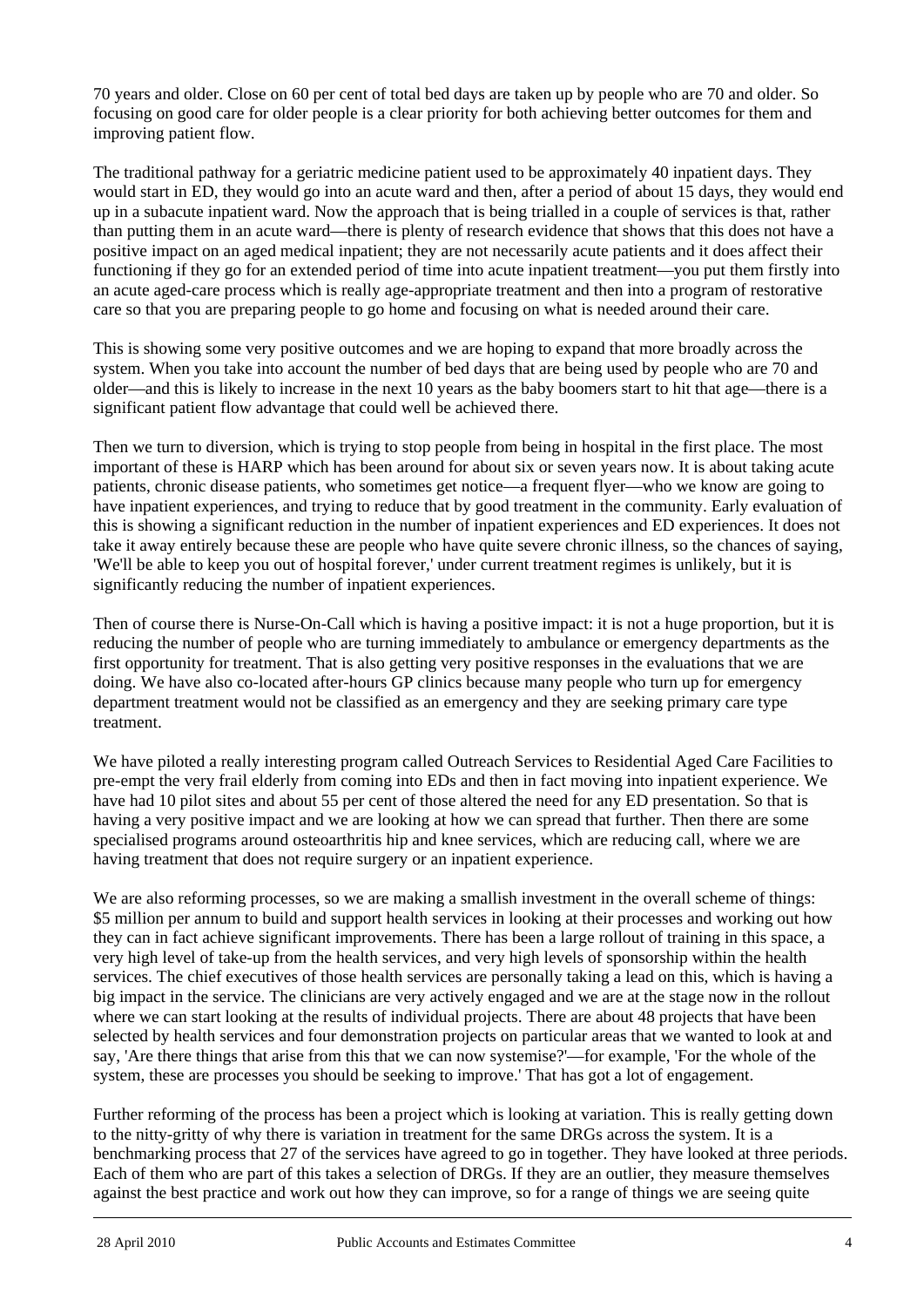significant reductions in length of stay to the medium or to the excellent level as a result of that process.

We have been leading the development of clinical service networks. These are, again, groups of clinicians across the health services who operate in the same practice area, who come together to work out what is the best and most effective way of effecting a good patient journey for particular conditions. We have clinical networks in cancer/renal, emergency care and maternity and newborn services. They are the first. We have now got a cancer clinical network and there is a cardiac clinical network—sorry, they were in that group who are beginning to get particularly good results. Again, the importance of having clinician-led change is particularly important in the system. People who work in health services will listen to what the clinicians tell them about good practice and the very strong focus the clinical networks is achieving better coordination, a better patient journey or flow, and better outcomes for people in the treatment process.

If we turn to the kinds of things that were discussed in the Auditor-General's report, health services every day have to balance competing demand. There is the demand both for emergency—for example, people presenting and there has been a significant growth in the number of presentations in what we call the 'more emergency levels', so categories 1, 2 and 3—and people who have scheduled surgery, otherwise known as elective surgery. And, yes, it is true that we know that at any given day or any given week there is going to be a certain level of emergency demand and we know that X number of them will be cardiac arrests or various other forms of well-known conditions. We just do not know what day it is going to be on, whether they are all going to come at the same time, at different times; and when somebody turns up with a cardiac arrest, you down tools and you treat that. You do not say, 'Well, it would be more convenient for us to do this this afternoon,' for example. It is not quite so simple to balance demand for elective and emergency treatments, although we have been putting in place centres that are solely for the throughput of elective surgery in order to reduce that demand. But health services are very much focused on how that can be managed over any given period and are constantly working on ways in which that can be improved.

Then we turn to bed management techniques. The Auditor-General made reference to the piloting of a new bed management tool; after having surveyed what was being used around the country and elsewhere, we thought the one that was being used by New South Wales Health offered a very good system. There are now seven health services implementing this bed management system and seeing some good results from that in terms of managing patient flow. A number of other health services have different bed management systems that they are looking at. This of course will be evaluated and, depending on the evaluation, we will be looking at a broader rollout of that system.

Another key issue is the transfer of patient care—the push-pull discussion in the Auditor-General's report and this is managed in different ways, depending on the health service that you approach, because they will have developed, over time, approaches that actually work for them. There was a recommendation that we should provide a guideline for the whole of the system as we do in areas such as discharge planning. Having looked at that, we decided in the end that it would be of such a high level as to be not particularly useful, so the sort of work we are conducting with health services relates to transfer of care issues depending on the kind of treatment being received, so how that might happen at different times in the patient journey. This is something we continue to look at, but at this point in time a single guidance for the health system on transfer of patient care we do not think would be particularly useful. If you wish to hear more about that, Frances can talk about that for us.

l Finally, discharge protocols: again, we have worked with the system to develop a set of discharge protocols. There is a suggestion that we ought to look at initiatives in what are called criteria led discharges in order to get more timely discharge, particularly for those health services where you are talking about not necessarily having in-house, full-time medical staff. There are a whole range of practices that drive the decisions around discharge, not the least being the needs of the patient, but also their carers and the kind of care that they are going home to. This does complicate the issue of criteria led discharge guidelines. We are looking at this, but this is something that we very much have to work through with clinicians themselves, and at this stage clinicians are not showing a great deal of enthusiasm for going down this track. So this is a program of work that we will continue, to see if there is ongoing merit in it. At this stage the clinicians are putting forward very good reasons why they are a little nervous about doing it. Patients, as I said, are all going home to different situations and there is still a strong desire for the treating clinician to have a final look and a final say before people go home. So we do not rule it out, but it is something we are working on with the clinicians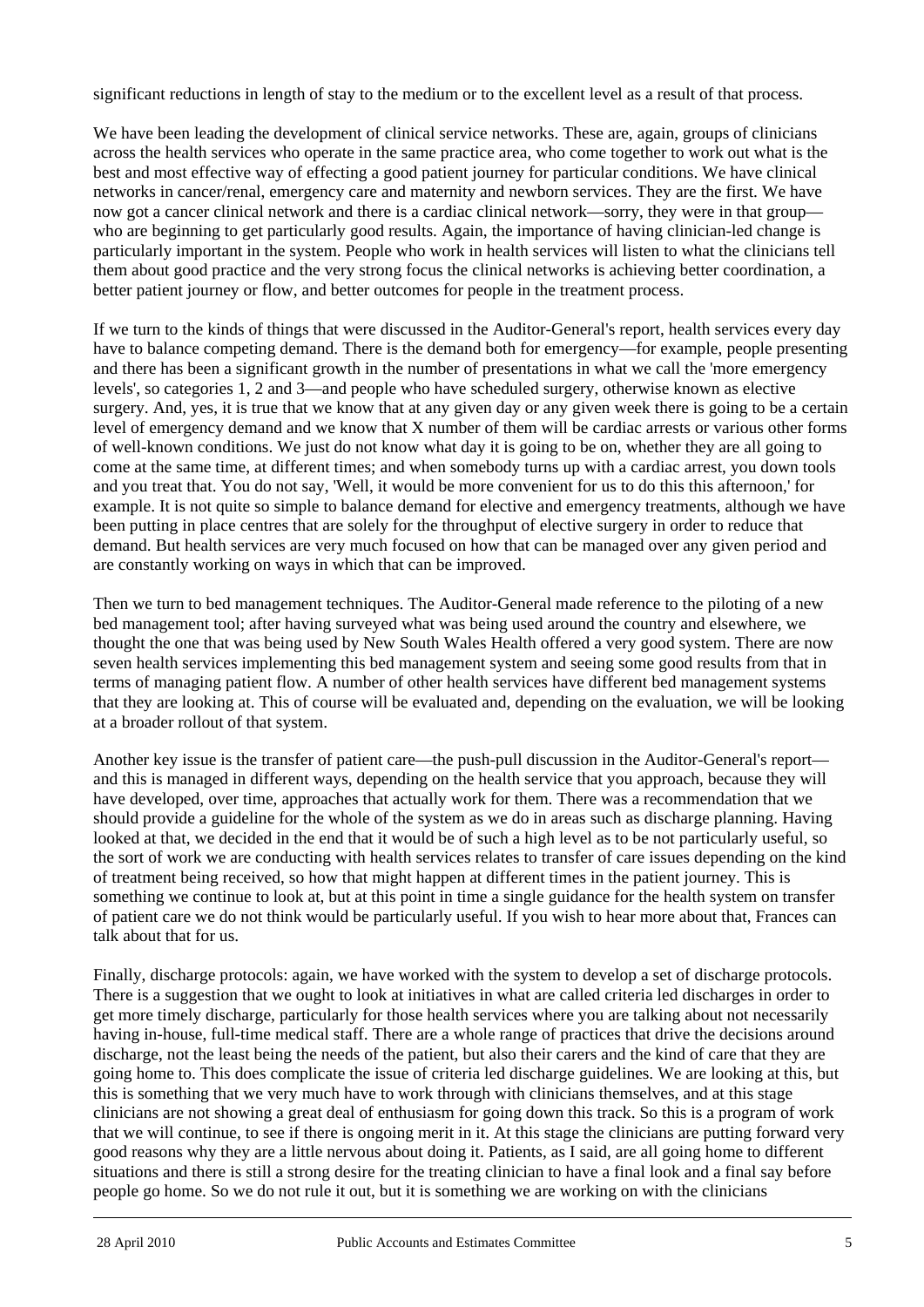themselves. Thank you.

**The CHAIR**—Thank you very much. We will probably go over some well-worn philosophical tracks this afternoon, but I might take up where you left off in terms of discharge. I know on page 59 and following in the Auditor-General's report, there is analysis. 6B is the discharge performance by time of day: hospitals 1, 2, 3, 4, 5, plus state-wide. First, have you got any more recent figures beyond 2006-07, or even some longitudinal analysis, even if it is state-wide, which could show any impact of moving the curve?

**Ms DIVER**—Not with us today. We can certainly provide it.

**The CHAIR**—That would be good, because in looking at the text, particularly on page 59, it does seem that most planned admissions occur early in the morning, the theory being that beds should be available at that time, but only 16.8 per cent of patients are discharged before 10, and the range before midday was 18.2 to 27.4 per cent. Whether it is that the clinicians do not quite finish their rounds before nine o'clock, or what—

**Ms THORN—I** might ask Frances. I actually asked precisely the same question—

**The CHAIR**—It sticks out a bit, doesn't it?

**Ms THORN**—when I was discussing this, and I shall ask Frances to give you the same reply she gave me about why it is that the clinicians cannot do everything at once.

**Ms DIVER**—Getting discharges earlier in the day is a focus for health services—10 am discharges and getting medications ready in time. There is a balance between medical review and criteria led discharge. Should the patients wait for a medical review immediately prior to discharge? And medical staff often have a conflict of their own workload: 'Am I going to theatre?' and, if so, to start theatre on time. 'Am I going to the emergency department to review patients for admission?' 'Am I reviewing discharges?' So each health service works out their local arrangement to see which is the best flow. That is why we have implemented things like discharge lounges or transit lounges so that patients can be transferred to another point of care awaiting their medical review or their discharge medication, so sometimes the time that they discharge from hospital does not reflect the time they actually empty the bed. That is one component of it. But there is an enormous amount of effort going into trying to bring that time forward in the day so that there is a better match between the patients awaiting a bed in ED and the patients in the—

**The CHAIR—Has that been successful?** I guess this goes back to my first question. Is it showing that there is an improvement? From an unscientific and casual analysis, it does seem that there is great scope here. We discussed this morning with the Auditor-General how to understand the fact that there is very high bed usage here—although you can have sort of more than one person in a bed successfully, of course, in any individual day. It is 355, which is higher than any other state.

**Ms DIVER**—There are examples where the Redesigning Hospital Care Program is redesigning discharge processes, where there are local improvements, so we can show it is shifting in individual local circumstances and we have got individual examples. Whether that converts into a state-wide shift in the curve, I have not got that information with me today.

**The CHAIR—Okay.** We are obviously interested in this.

**Mr WALLACE**—Perhaps I could also add to this.

**The CHAIR**—Yes, please.

**Mr WALLACE**—With a number of these things there are trade-offs involved.

**The CHAIR**—I know. We understood that, yes.

j **Mr WALLACE**—Other parts of the A-G's report indicates that tighter transfer from ED would be good, and also an understanding of what patients are coming into ED, what conditions they have and where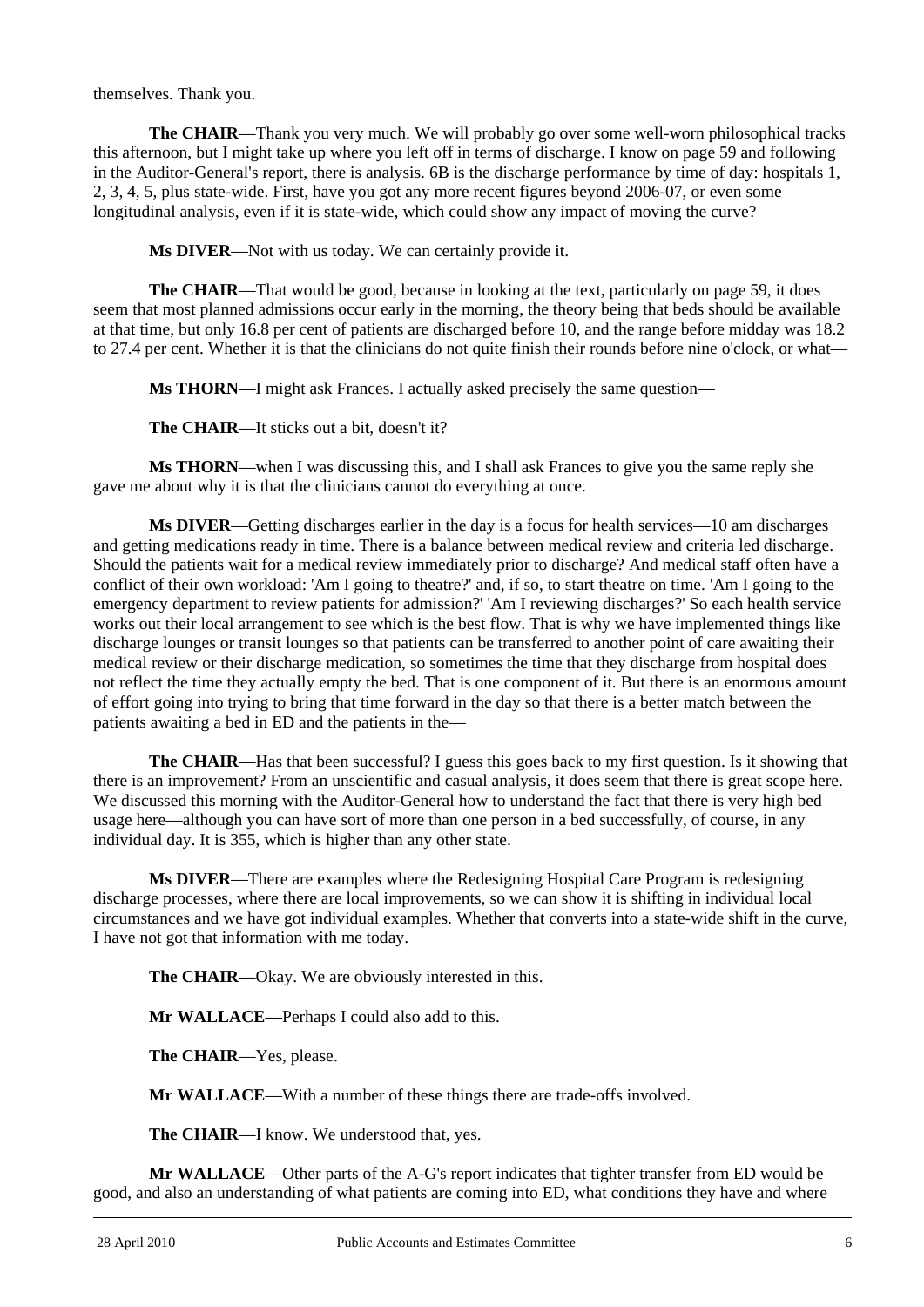they will transfer to. So the same physician may be attending ED and looking at improving that flow, rather than discharging and approving that flow. So there are trade-offs between those.

**The CHAIR**—That is fair enough. In respect to transfers from ED, he did make the point that wards did not seem to have the same priority in terms of their receptivity—organising for receiving people from the emergency department—as did the emergency departments, with the anxiety they felt in trying to place people.

**Ms THORN**—That is an observation that the Auditor-General made. If we asked a range of health service managers the same question, they would probably say that is not true, that each part of that patient flow is trying to balance a number of competing issues around getting someone ready for discharge versus receiving the next load of patients. I think it would be hard to go down the track of saying that there is, within this flow, a total disconnect between the two. It is just that you cannot get it precisely correct.

**The CHAIR**—I know. The Auditor-General was describing bottlenecks rather than necessarily disconnects. To be fair, we did ask him what was the evidence, what was the basis, for the statement that was made in the report—what I have just described—and the answer was that they had a whole range of interviews with staff in hospitals.

## **Ms THORN**—Yes.

**The CHAIR—Obviously, from our point of view and looking at what we recommend, we are trying** to come up with some key things and discharge figures did show—and I accept the hospital operates 24/7, Frances, but there are some critical times and there seems to be an understanding both by yourselves and the hospital services that that is the case.

**Ms THORN**—One other point I would throw into this is to take into account the age of many of the patients who are in the hospital as inpatients. They are not young and, even though one of the things that seems to happen to you as you get older is that you sleep less, it does not necessarily mean that you are going to move that much faster in the morning. So there are a range of patient factors. We do not accept that this cannot be improved, because we do think it can be, but we also do need to take into account patient preferences and how they are going to feel about the discharge experience.

 **The CHAIR**—Right. Richard.

**Mr DALLA-RIVA**—I have got to put this on the record. The complex process that you have got there, I did read this when I was going through the notes—the Redesigning Hospital Care Program inaugural bulletin. If you have got it there, have a look at it. There is a big picture-mapping exercise for Peninsula Health and, if you read it, if you can understand that, that is worse than 'noodle nation'. That is magnificent. I tender that as evidence No. 1.

**The CHAIR**—That looks like Michael O'Brien.

**Mr DALLA-RIVA**—That is just terrible.

**Ms THORN**—I presume we provided it.

**Mr DALLA-RIVA**—That is magnificent, as she refers to the notes provided for *Hansard*.

**Ms THORN**—It is very complicated, yes.

l **Mr DALLA-RIVA**—I want to get to the issue that came out of the meeting today with the Auditor-General and that was, I think it was indicated, the block, the process. From my observation, if you look at the emergency department being created, there is a perception there. One of the things that the Auditor-General's report, on page 3 and then on page 4, specifically talks about is managing acute inpatient admissions. In your presentation you looked at the issue of the push-and-pull strategies. It seemed to me that the one concern was that we have the emergency departments getting clogged up—not the right word but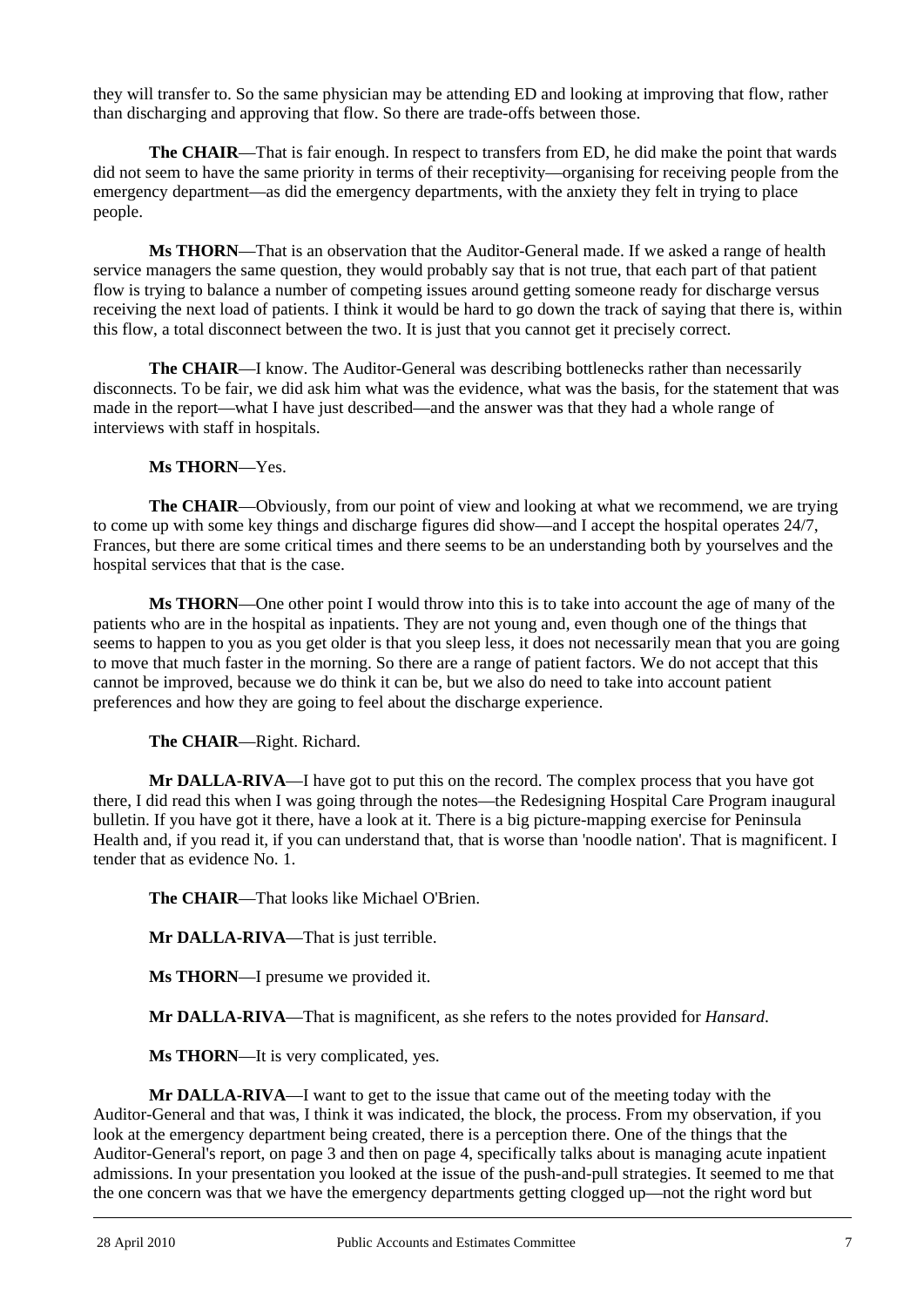patients coming in, pushed in. But then when they get to the ward, the pull strategy or the pull from the wards is somewhat resistant, and that was the feel that I got this morning from the Auditor-General and from the report. He uses the words in here 'to improve the "pulling" culture within wards', and then he also talks about some of the issues on page 40:

Ward staff had a more passive approach that often contributed to delayed admissions and longer emergency department waits.

It gets down to an issue of management, I guess. I am somewhat concerned with your response to the key initiatives of transfer of patient care. Maybe I will get some clarification, but you are not going to put some protocols or guidelines in about changing the culture of the wards that are not receiving inpatients? For me as a layperson looking at it, it appears to me that the bottleneck is at that join there: lots in the emergency and this process here gets slowed down. I think that is what the Auditor-General is getting at, but he calls it 'culture'. 'Culture' to me indicates a management issue rather than a process or something else.

**Ms THORN**—If I can just pick up on the point: where we were talking about guidelines, they were high-level guidelines about discharge, not about the push or pull between ward and emergency department. You are quite right: the issues that the Auditor-General talks about are partly planning. So I know that there are going to be X people coming out of elective surgery who will be coming into the ward today. On average, we will get this many people out of an emergency department. How much can we plan to juggle that? How much can we be more ready for that versus I am sitting here and I am waiting for someone to ring me and tell me that there is someone on the way?

On one of the slides, there is talk about the process, and I am going to get the term wrong, but it is basically pre-booking. It is the giving of advance notice to wards from emergency departments, which is being used in a number of hospitals. But there is the issue also of a management culture around this: a view that people within the hospital see themselves as part of a flow, not discrete parts of a business that get connected by the patient, rather than seeing themselves as a patient journey. We would say that is something that we would always be looking at over time and that all management in the health services are looking at. It is clearly getting a lot of attention in our Redesigning Hospital Care Program. I know that one of the largest health services is looking at the transfer from EDs to wards; in fact, I went and saw what they were doing and had a long conversation with the clinicians who are leading it. They are in the very early stages.

But what comes out of this is the sort of thing we are looking forward to say: 'Is this transferable across the whole system?' 'Are there going to be some guidelines about how you manage process that might come out of this?' But, equally, the message from that and other projects that Frances and Lance might like to talk about further in the Redesigning Hospital Care Program all point to the importance of senior management paying attention to these issues. When the CEOs and the director of medical services start asking questions about these things, there is no doubt that you can get more active interest played to it. That is why you have that rather frightening diagram. That is an example of where one health service is sitting down and saying, 'Okay, what happens here? What is it that we can do to make this a less discontinuous process?'

I am sorry if I sounded like I was rejecting the idea of any guidelines. I am not. We certainly think out of the Redesigning Hospital Care Program we will get areas where we can try and spread different practices much more broadly. But the point you make about senior management interest in this is critical. Lance can talk about the work he does, as certainly can Frances in her arm-wrestling with health services about performance and Lance in his meetings with CEOs, and certainly these are issues that are raised with board chairs as well as issues around patient experience.

This is a relatively new way of thinking about how we go about health services, by and large. People have been focused on issues—and quite rightly—of qualitative care: did somebody get the best surgery or the best medical intervention? It is pretty modern to start saying, 'Yes, but how did the patient experience this?' I know that sounds amusing.

**Ms HUPPERT**—Talkback radio has been dealing with that for some time.

**Mr DALLA-RIVA**—But, yes, you are right. It is a management issue. I apply this to the old retail days: you would aim to get the throughput. Somebody walks past the department store, and you try to pull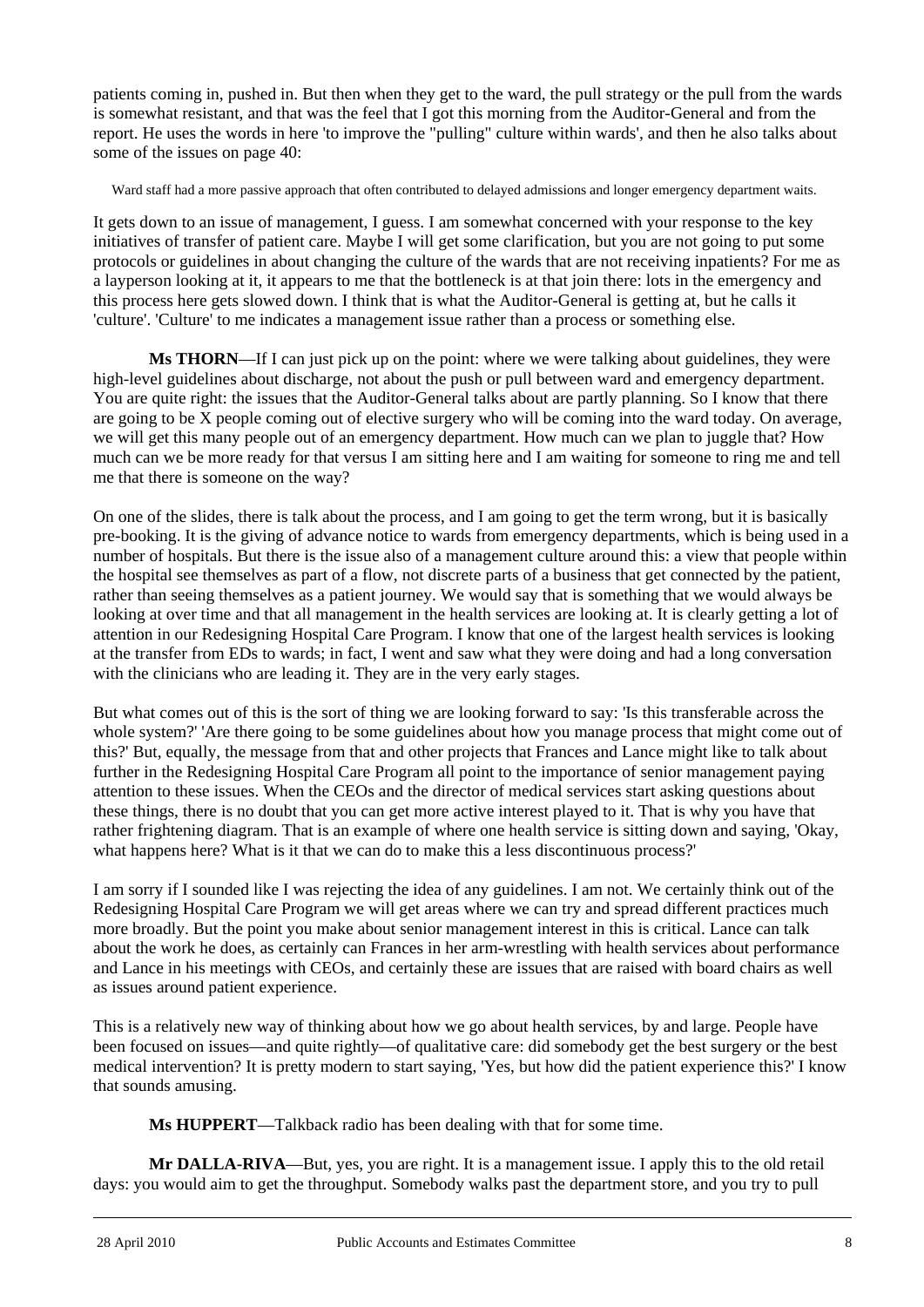them into your store to maximise your sales.

**Ms THORN**—We are trying to divert them.

**Mr DALLA-RIVA**—But the feeling I get is that the door-greeter there has basically said, 'Oh, look, we might be just a bit full.' I know that is not the intention, but then it becomes a management issue, so I would be interested in the experiences of the CEOs.

**Mr WALLACE**—All I would do is make one major observation: timely treatment in ED is really important, but it is not the most important thing. The most important thing is the quality of health care outcome. So if you waited an extra 15 minutes outside an ED or you were waiting an extra hour in the ED and you got a really good quality of care outcome, that is probably more important to you than timely treatment. There is a balance here. If we gave the capacity for ED physicians just to place people for the remainder of their treatment in whatever ward was available whenever they chose to do that, the question is: would that get you the very best quality of care? The ED is stabilising somebody, is initiating some treatments, but their major treatment will be done on a ward under the supervision of a ward physician, and you just need those two people working together to make sure you get the right quality of care outcome overall.

I could agree with you: if you look at any single factor, you would basically say 'yes'. If what you are trying to achieve is faster ED throughput, obviously allow ED just to push patients wherever they want in the health service. But when you are balancing the quality outcome with the ED time, you have to have a bit of a balance there. There may be two physicians in the health service who do not have entirely the same opinion about the appropriate balance there, but from our viewpoint and the CEOs', we are trying to work collaboratively with people to make sure that the person gets the right quality of care outcome. I think quality of care outcomes have been pretty good in this state. There is all sorts of data that, yes, we have done fairly well on quality of care and I think it is this collaborative arrangement that helps us get there.

**Ms DIVER**—The only point I would add is that one of the solutions to ED bottlenecks, as you are describing them, is the whole-of-hospital response. The solution to ED is partly in the ED, but the solution is also outside the ED, and I think quite a lot of effort in recent years has been put into understanding that actually the solution to those ED bottlenecks lies in the wards. Whilst EDs count in minutes and wards count in hours—an extra 10 minutes at the front end or an extra hour ensuring a safe discharge—where is the relative balance?

Just going to the spaghetti charts, the process maps, one of the things that I think the Redesigning Hospital Care Program has done is to do the patient journey throughout the hospital. You get the ED people, the medical inpatient ward, the subacute people, the physios, all in the room, so the whole journey is mapped and that is why it looks like spaghetti. If you just get the ED people in the room or if you just get the ward in the room, it does not look so bad, but it is actually getting that flowthrough. I think that is helping the whole hospital engage in the patient's experience, not just their bit of the experience, and that is why the maps look pretty ugly.

**Mr DALLA-RIVA**—I had to go to Epworth recently. That is where I go, because I can afford it and that is my choice, and I try not to clog the other system. So my view is that I go there and I pay for it. Having said that, I did note that they had allocated a separate room now in their emergency department, and I found that they had a doctor or a GP solely responsible for what could be done at a GP's office, even though I had X-rays and other things done. Is that something that has been trialled? For me, that is about removing the bottlenecks. Then the ED has responsibility for their throughput—no longer pushed out, because they can pull somebody out of the system themselves.

**Ms THORN**—Yes, straightaway. Quite a few health services have a co-located GP clinic service or they will have, themselves, almost like a GP service, for patients who have got a bit of a cold or who do not need the full gamut of treatment that the majority of patients in ED get, which is a very full suite of services. So there are a whole range of hospitals making different attempts to take these people to one side and give them very quick treatment.

l There is another phenomenon that I do not think we have spoken about before. We did some research a couple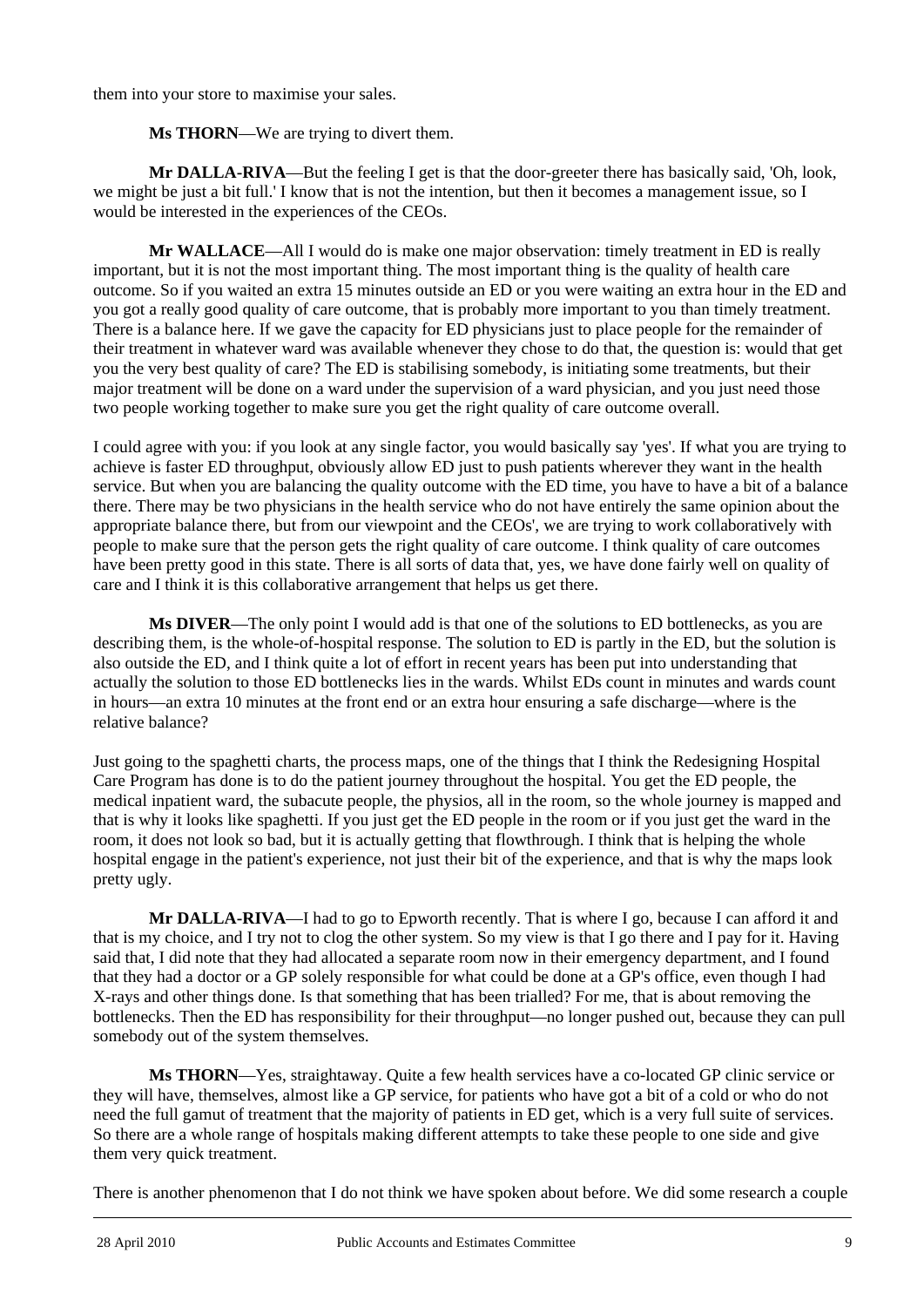of years ago, mainly led by New South Wales and we collaborated on it, where we looked at what was the changing pattern of attendance at the emergency department. What we saw was a relatively new pattern, with not just a younger cohort, but particularly a younger cohort, realising that EDs provide a full service. So you might have to wait a couple of hours, even four hours, but if you turn up with a book and your iPod and you are happy to sit there and keep yourself entertained, every test that you need will be done, whatever you think is wrong with you will be thoroughly checked out, and you will not have to go and make an appointment to see anyone else; it will all be done for you. We have certainly noticed that, and also patients with higher levels of acuity presenting than in the past.

As Frances says, the sorts of things that you observed at the Epworth are more and more common in emergency departments in the public hospital system, but they still have very high levels of demand, and the demand tends to have very peak periods: late afternoon to about 11 o'clock at night. If you really want very fast treatment, the best time to go is at about three in the morning.

**Mr DALLA-RIVA—But I wasn't go-kart racing at 3 a.m.!** 

# **Ms THORN**—No.

**Ms HUPPERT**—I wanted to go to a more high-level question, which is really the flavour of the Auditor-General's report and the flavour of your responses, and that is to do with the philosophical issues that the chair raised earlier about subsidiarity. The question is: yes, you agree in principle with the recommendations, but they are implemented by the health services and you do not monitor the implementation, you monitor the outcomes. It seems there are quite a lot of points where your answer is, 'The department does not specifically monitor implementation of the recommendations by the health services.' But clearly you are looking at the outcomes.

A matter raised by the Auditor-General this morning was that that point is understood, but that there would be value in monitoring implementation processes because then there would be able to be seen if, in particular, health services were not performing as well in the implementation, and that waiting for the outcome is perhaps too late. I understand the concept of the independence of the health services. They are independent. They manage their own operations, but the point raised was that there might be better results.

**The CHAIR**—There is a gap.

**Ms HUPPERT**—Yes, that there is a gap, and that there would be better results if there was some more performance valuation.

**Ms THORN**—There probably would not be a week go past where I do not have a conversation with Lance or Frances or someone about, 'Why can't we do this faster?' and we have made a very deliberate choice in the governance model we have, which is to fully engage the health services in the process. We could choose to go down, dare I say it, a New South Wales type track where you have a very centrally managed system and just say, 'Here is our fiat. You will do it.' Our view is that that is not particularly effective. This means that we are going to take longer to institute some change. Our experience is showing us, however, that that is reaping the benefit of the change sticking. So it is the change that people decided they want. They see the evidence. They see it in front of their eyes, as they work it themselves, and then they go on with it.

On the issue of implementing, and the things that the Auditor-General says, it is not entirely correct to say we do not implement it and do not monitor implementation. A very large part of Frances's time, and of her staff and other staff within the department, is spent in constant connection with the health service around the implementation of a range of these change programs and really being partners in the process of implementation, watching and being engaged in how it happens and, where necessary, redesigning it as it goes along.

l So if we give the impression of being hands-off, that is not what it feels like when you sit inside the department. The department is very actively involved with health services in the implementation of change, but where I say we are probably different from other systems is that we do not presume that we have necessarily the fiat or the mandate to say, 'You must do this.' We also are open to the view that we may not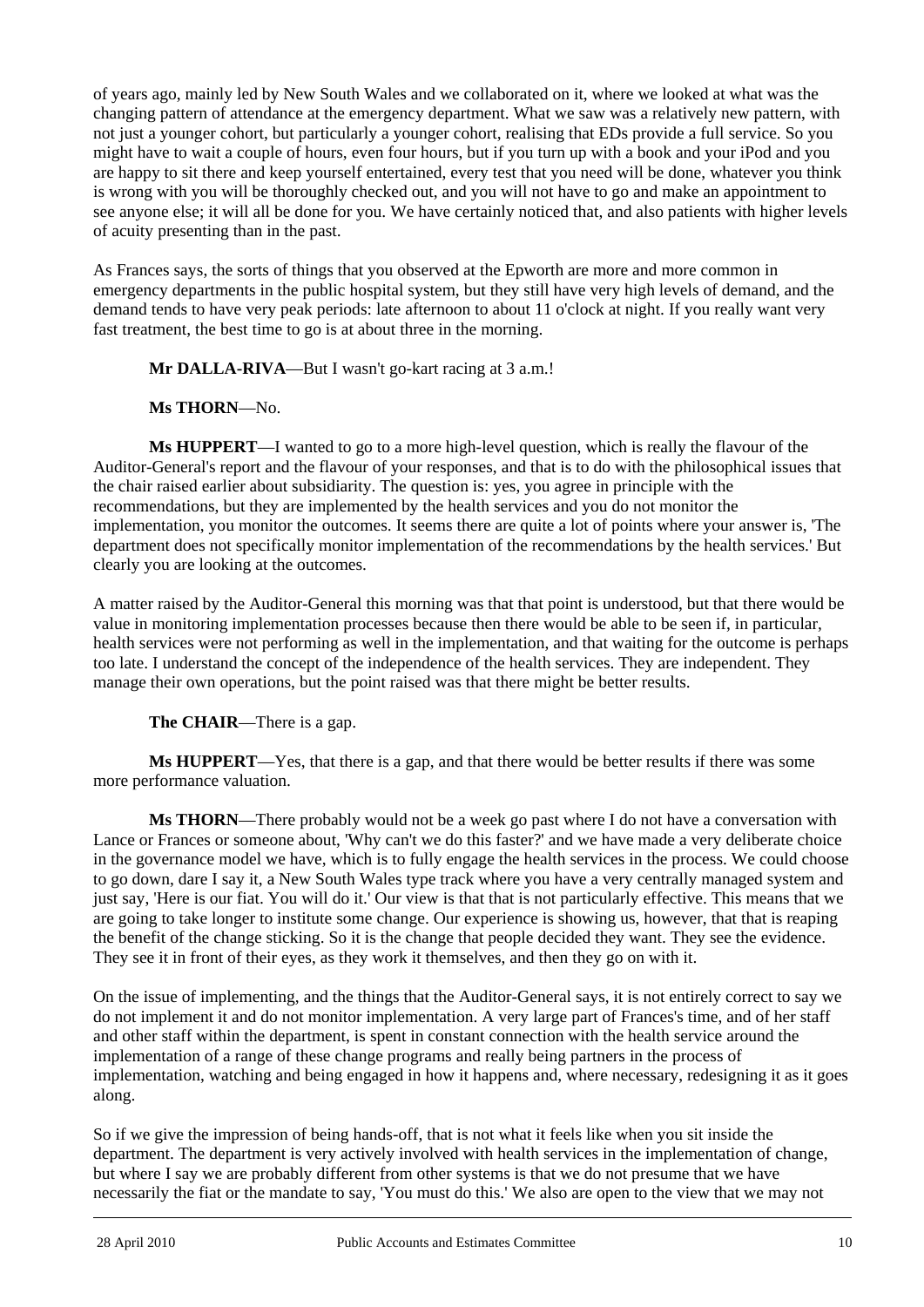have had the best idea and we are prepared to go through a process with health services where we trial, test, redesign and then see it stick over time.

**Ms HUPPERT**—There was an interesting issue raised this morning which was the Auditor-General's view that the boards of the health services see themselves as the equivalent of public companies—boards of public companies with those types of responsibilities—whereas, due to the funding model, maybe they should see themselves more as directors of a proprietary limited company which is a subsidiary of the health department. I am not saying whether or not we adopt that view, but I thought it was an interesting issue to explore.

**Ms THORN**—It is an interesting issue. I would be surprised if they saw themselves as entirely akin to the boards of private companies. I often talk to chairs and, indeed, I sit on the—as far as possible and, if I cannot, Lance does—interview panel for all directors or potential directors. One of the key questions we pursue with them is their understanding of the governance model and the relative players in it. We are very careful to make sure that people who come on understand that, yes, these are independent statutory authorities but they are bodies that are wholly owned by the government. They have a single shareholder and they are, therefore, subject to operation within government policy; not dissimilar to a department but at more arm's length. So I would be very surprised if there were too many directors who thought they were entirely like the board of a private company. In some ways it is splitting hairs: are they a wholly owned subsidiary of a single shareholder? Is the department a holding company and they are wholly owned subsidiaries? They are nice similes but they do not necessarily fully get to the issue of what is different about them being public health providers and the understanding of the boards of their responsibilities, vis-a-vis that of the department.

**Ms HUPPERT**—I think that is taking up a lot. Richard was talking before about council issues. I guess the view that you are putting is that the current governance structure means that the boards and their networks and the hospital staff are more likely to own change and therefore deliver on change.

**Ms THORN**—We would feel very strongly about that. If it were such a bad system, I am not quite sure why everyone is insisting that the rest of the country adopt it. We are totally addicted to it. We think it works. It just sometimes moves at a slightly slower pace in order to institute change and we also make the trade-off of what you would call 'individuality', so there will be a lot of difference in how health services choose to go about things. What we do not want to see is difference in outcomes and that is probably where we do spend a lot of our time: why is this health service versus that health service having quite a different set of outcomes?

**The CHAIR**—It goes back to Lance's point.

**Ms THORN**—So you have a trade-off. You say, 'Would we like everyone to be exactly the same, or would we prefer a model that is much closer to the needs of both the patients and the communities they serve?' That takes into account also the workforce that they are dealing with. So we live with variation and we live with—albeit, impatiently—sometimes a different pace of implementation.

**Ms DIVER**—It is probably worth mentioning that there is underlying that devolved governance model a very sophisticated relationship management that is occurring and that, whilst health services have their own self-determination and there is variation—and variation actually breeds innovation as well; sometimes the bright ideas come from the difference—there is also a relationship management that is managing performance, that is collaborating on policy and is, in a number of ways, working at various levels in organisations to get the change owned by the organisation. So it feels like it is their idea sometimes and they start owning it. It is not that we sit in 50 Lonsdale Street, develop policy and say, 'Go forth and implement and we'll see you and measure your eight-hour performance at the end of the month.' It is much more that, 'We collaborate with you on policy. We develop some guidelines. We might issue some self-assessment guidelines and then we might come and visit you afterwards to see how did you go on your self-assessment?' and then, 'Now, how can we help you get better?' I think that component of the relationship and the collaborative work between the department and health services is sometimes missing from an understanding that it is not just completely hands-off, long leash, they go forth and do as they wish. I think there is a lot more collaboration and partnership work that is going on.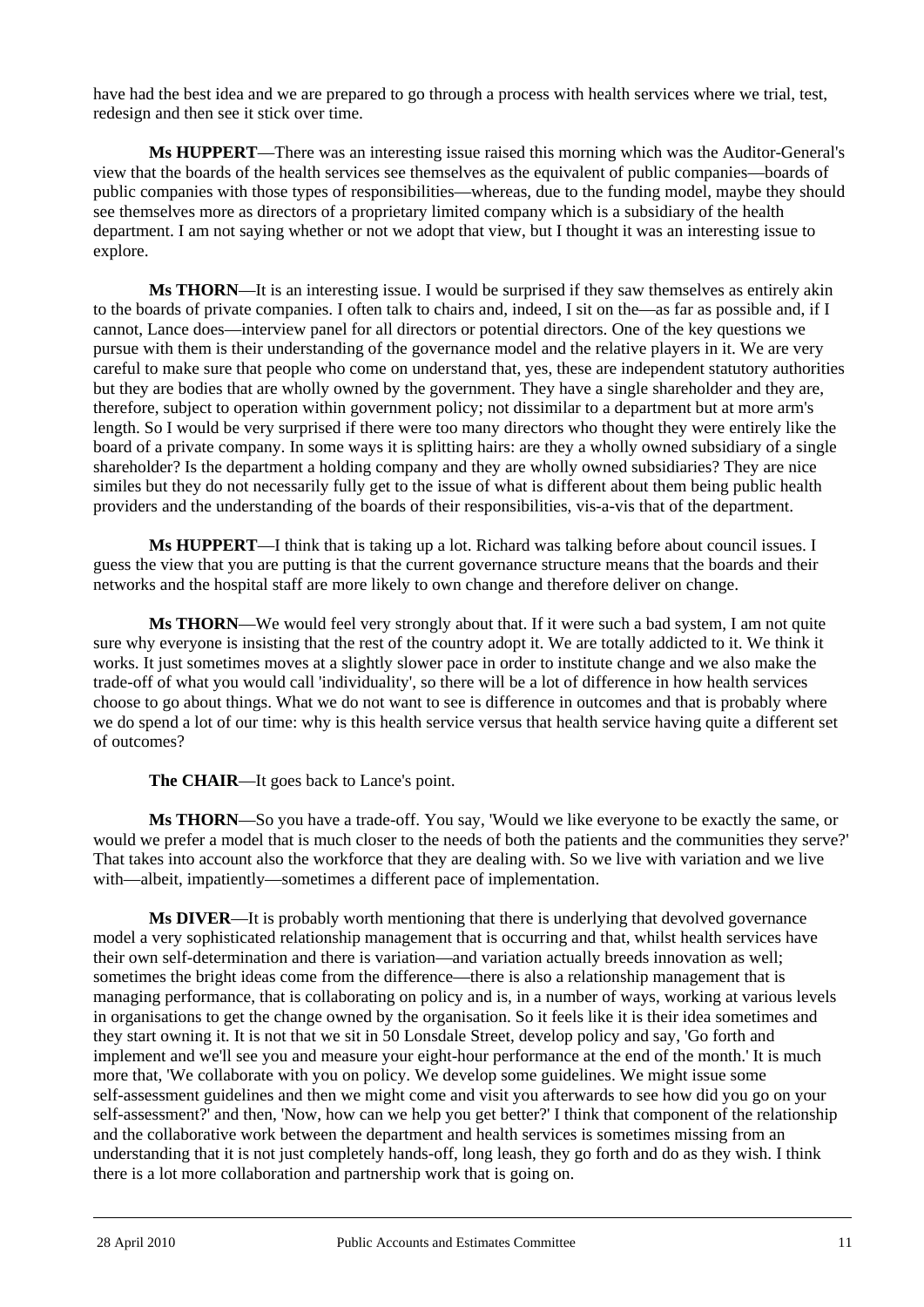**The CHAIR**—We might come back to that later. Robin?

**Mr SCOTT**—In relation to recommendation 5.2 and the electronic bed management system, if I understood you correctly when you were speaking to your presentation, there are two issues: one is that you have got here:

Revised evaluation framework currently being developed to determine whether a statewide rollout would enhance performance.

Can you let me know the time lines for that process? You also seem to allude to—apart from the seven where this is being trialled—bed management systems used in other health systems. Could you provide some information on that?

**Ms DIVER**—When the electronic bed management potential was identified and we looked at the New South Wales model—Royal Melbourne, Austin, Barwon already had their own models—we did a small evaluation at the Centre for Health Evaluation at the Alfred and compared the products; decided that the New South Wales bed board looked like a good option, but what we wanted to do was have it live in use, and compare it with what we have got available at the other health services that have developed local in-house products. So the three health services implemented it and we got very positive feedback from them. Other health services were very keen to implement it, so we have widened it and we have got another four health services on board. Now we are up to the stage of, 'Will we evaluate?' and I would expect that, in the next six months to 12 months, we will be able to give some results on whether we are going to go for one system: is it one-size-fits-all? Do we want individual different systems? What is the biggest opportunity for us?

**Mr SCOTT**—So that evaluation is a comparative as much as an absolute process.

**Ms DIVER**—Comparative, yes. Well, it will be both: are electronic bed management systems adding value?

# **Mr SCOTT**—Yes.

**Ms DIVER**—What is the value that they are adding? What is that worth? Is this the best one? Is it best to have just one or is it okay for everybody to select their own?

# **Mr SCOTT**—Okay.

**Mr WALLACE**—It is probably worthwhile mentioning that our philosophy on IT systems generally is that you can have core systems—we try to stay connected—but peripheral systems, where it is really internal process systems; there is a reasonable amount of autonomy and decision making. So the way our governance works, you are talking to whole services. We do not mandate unless we think that there is a systems benefit in mandating. So that is part of the normal process that we go through.

**The CHAIR**—Can I come back to subsidiarity? It is inevitable, isn't it? The Auditor-General clearly has a strong view in regard to the central function that you have and the independent, devolved, subsidiary boards—whichever way you describe it—and it is not just this particular audit where this has been an issue, because we had a big discussion about this when it came down to looking at the nursing homes. It was about the infrastructure.

**Ms DIVER**—It is a consistent theme across his audit, yes.

**The CHAIR**—There is a consistent theme. When we did the nursing home follow-up, we did not back the Auditor-General and we did not fully back you. We felt that there were issues and we tried to work our way through them in our report. But having discussed this with the Auditor-General this morning, one of the things we said was, 'Look, is it just a myth or is it a real issue here? Does some more work need to be done on it?' He put a very strong view that, 'Look, if I was a resource manager, I'd want to actually fill this gap.' If there are problems, you should be acting to fill that particular gap, rather than saying, 'I'm floating on the top.' I am not saying you are, but you are not helped probably by some of the statements you make here. 'We're not actually responsible for the implementation of it; we just look at the outcomes' gives the impression that there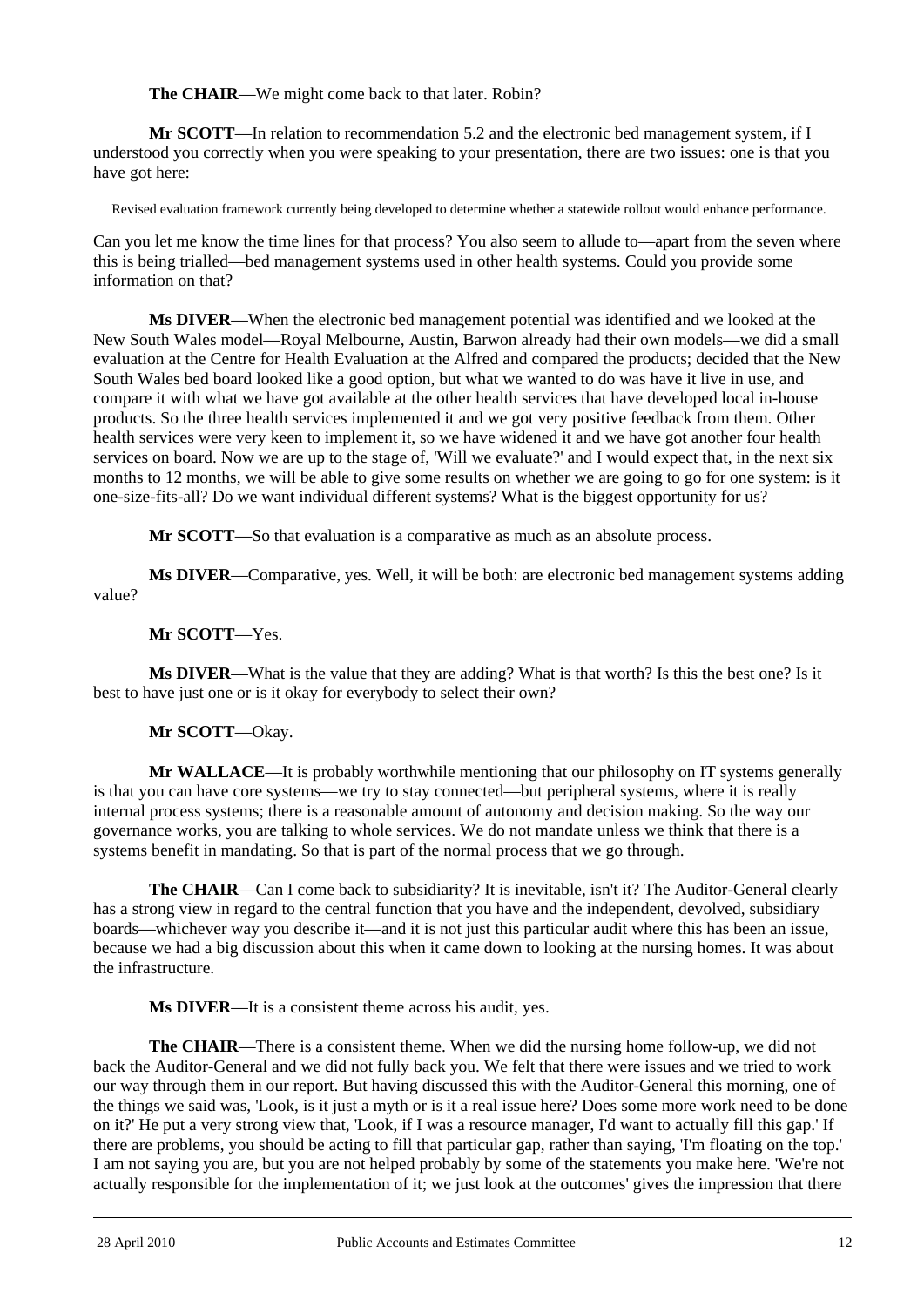is a gap. Is there a mythology there? Is there something which needs to be looked at? Should we be recommending that the State Services Authority, under the coordinating departments, DPC and Treasury and Finance, look at this? There may be some examples in the Department of Health, there may be some other things in other departments, and we do need to look at this in a more cogent sort of way, either to dispel mythologies or to improve the management of the public sector.

**Ms THORN**—The Auditor-General has a particular view of how he believes that the relationship of a department, acting on behalf of the government, ought to operate with health services, and I can understand the argument he is putting. What I would say is that it is not as simple as that sounds, and the comments Frances made before, which probably we do not put in writing as much as we might and ought to, do talk about a much richer and more sophisticated relationship that underlines the concept of the independence of the hospitals or health services.

On a day-to-day basis, the level of contact between individuals in the department and health services is very high. A day would not go by when Lance, for example, or Frances or any number of people are not in very detailed discussions with individual health services about a whole range of issues relating to performance, or them highlighting in advance problems that they can see emerging or—which is always much more fun them coming to tell you about the good things that they are doing, and 'Why doesn't everyone else do this too?' So there is a very detailed set of ongoing discussions and interactions between the department at all levels and the health services and, indeed, the board chairs.

It is not hands-off, but neither is it directive, and I think it is best described as a collaboration amongst parties who recognise their different roles. Our role is that of—and I am sorry I ever coined this term, because it has now gone into much broader usage—system manager, looking at how the whole system operates and the performance of the system and how the individual elements of that come together. The actual delivery of the service is a responsibility of the board. In the end, yes, of course we have a shared responsibility for the delivery of the service, and the way we carry out that shared responsibility is in the process of policy development, then programmatic implementation, evaluation and obviously performance monitoring.

This is not something we do once or twice a year; it is something that would be happening on a daily basis with all health services. Then, depending on the matter that is being dealt with, the department or the minister may well issue directions to health service boards, saying, 'I expect these sorts of things to take place.' These then get written into the annual policy guidelines, and we do not necessarily want to weigh you down but we can certainly get you a copy. It is a very thick document, a very detailed document, that gets issued every year that provides a very large amount of detail about what is expected with health service delivery in a board policy, delivery and performance sense, and that is ratified in a formal way through the statement of priorities between the minister and the health service.

The Health Services Act—administrative act—is relatively elderly in terms of an act, so we are looking at that and asking, 'Is that up for a bit of a review?' and, as part of that, of course we will review the government's model. I am not suggesting that we think that there will be a fundamental shift in our idea of what is the right approach to governance, but within that we will look at the relative powers and balance of powers in the relationship. The act gives both myself and the minister final power on a number of things. We would generally regard it as a signal failure—

# **The CHAIR**—To have to use it.

**Ms THORN**—if I ever exercised my powers of direction. I would regard that as a failure of the relationship, that the kind of rich daily detail had fallen apart, if I ever had to issue a formal direction to a health service. I and my predecessors have always treated that as a reserve power in extreme circumstances. But, as I said, if we do review the act—and just because it is ageing, we will in the next couple of years give it a very thorough review—we will look at it as a governance instrument and look at how we ought to arrange the governance pieces.

l In respect of what the Auditor-General says, I do not think it is correct to say that we are hands-off. We do have a strong and collaborative relationship with the health services, and it is that collaborative approach that is—and they themselves would agree with this—very signally part of why they are very eager to cooperate,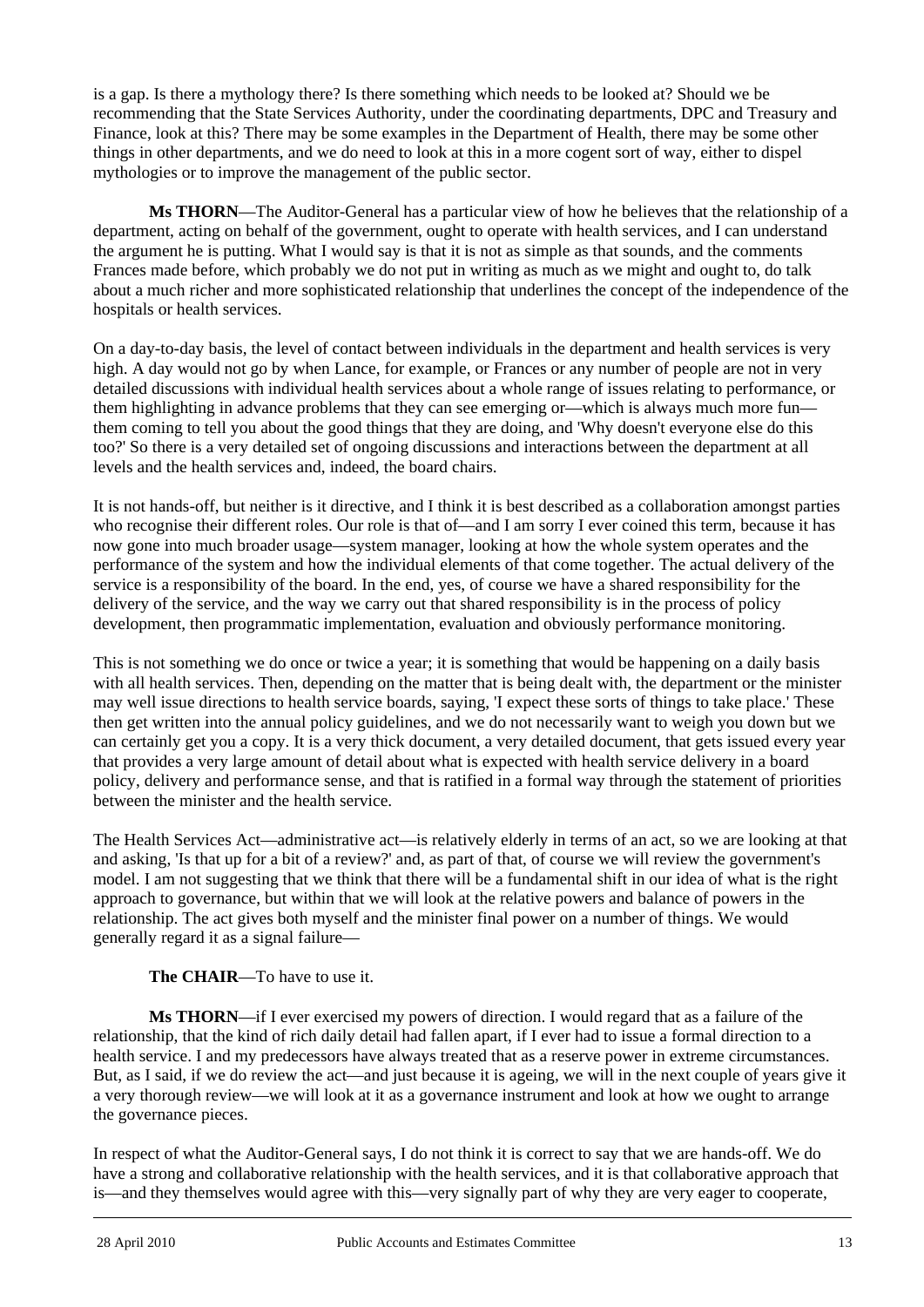and see the value in the relationship and how we manage the relationship. So I think if you asked them directly, they would not describe us as being hands-off at all. They might, indeed, say something quite different.

**Mr DALLA-RIVA**—'Please get out of our hair'!

**Ms THORN**—So when we talk to people about it, we may use language that leads people to say we never look at anything, but a health service will tell you that we are looking at things all the time.

**The CHAIR**—Okay. I think that is very valuable. I do not know, but it might be useful if you actually describe to us in a short paper the relationship.

**Ms THORN**—Okay.

**The CHAIR—This has come up again and again and I think we are going to have to deal with it on a** generic basis in this report rather than just in the particular. We had the Auditor-General this morning agreeing that this needs to be looked at in a special way because there is a real problem there. He also went on to say, for example, on evaluation that there is not enough evaluation capacity in health services; evaluation has been done 'up here' and there is not a lot of interaction or sufficient strength 'down here' to determine lessons learnt, and flow on down there, and flow back into your evaluation. What you have got is a reasonably strong evaluation service, as I understand. So there is a gap. Once again, he is describing this as one of those gaps.

**Mr WALLACE**—I think one of the reasons that this issue is coming up time and time again: when I have talked to the Auditor-General's staff, they understand the model that we run, which is a devolved governance model. You cannot control everybody's detailed inputs if you are holding them accountable for their outcomes.

**The CHAIR**—He wants you to be responsible for it.

**Mr WALLACE**—Yes, that is right. The other extreme is a command control where there is just one line of management and I do not think the Auditor-General thinks we should be at that extreme either. We do not think it is at the completely autonomous end of the spectrum, so it is: where are you? Somewhere in the middle between those two things. Where are you on every single topic? Should we double-check that all of the medical equipment has actually been replaced by the manufacturer's use-by date? Should we check every little project they do, and that they have done an evaluation, and that the evaluation is thoroughly done? Should we check all of the details? Where do we start and where do we stop? We believe that we have got a reasonable balance there. If the Auditor-General has specific issues, if he wants to raise a specific topic where he thinks we have not got the balance right, that is easy to deal with, because you are dealing with specifics. But if it is a general topic—'We do not think that you're exercising enough accountability in a general sense'—it is very hard to deal with, because there is a spectrum of issues and it is hard to know how to start to deal with it.

**The CHAIR**—Wouldn't he come back and say, 'This is a risk management issue,' and throw it right back at you in terms of, 'What are your risk management processes in terms of a performance sort of an evaluation?'

**Mr WALLACE**—Absolutely. So for something like quality and safety we have got quite a series of checks that we put in place to ensure that people come up to—

**Ms HUPPERT**—But it is not risk management just in the quality and safety area.

**Mr WALLACE**—That is right.

**The CHAIR**—Yes.

l **Ms HUPPERT**—But I am assuming that you have protocols so that, for example, the materiality of what a health service is doing may impact on how regularly you review it. I am assuming that is what you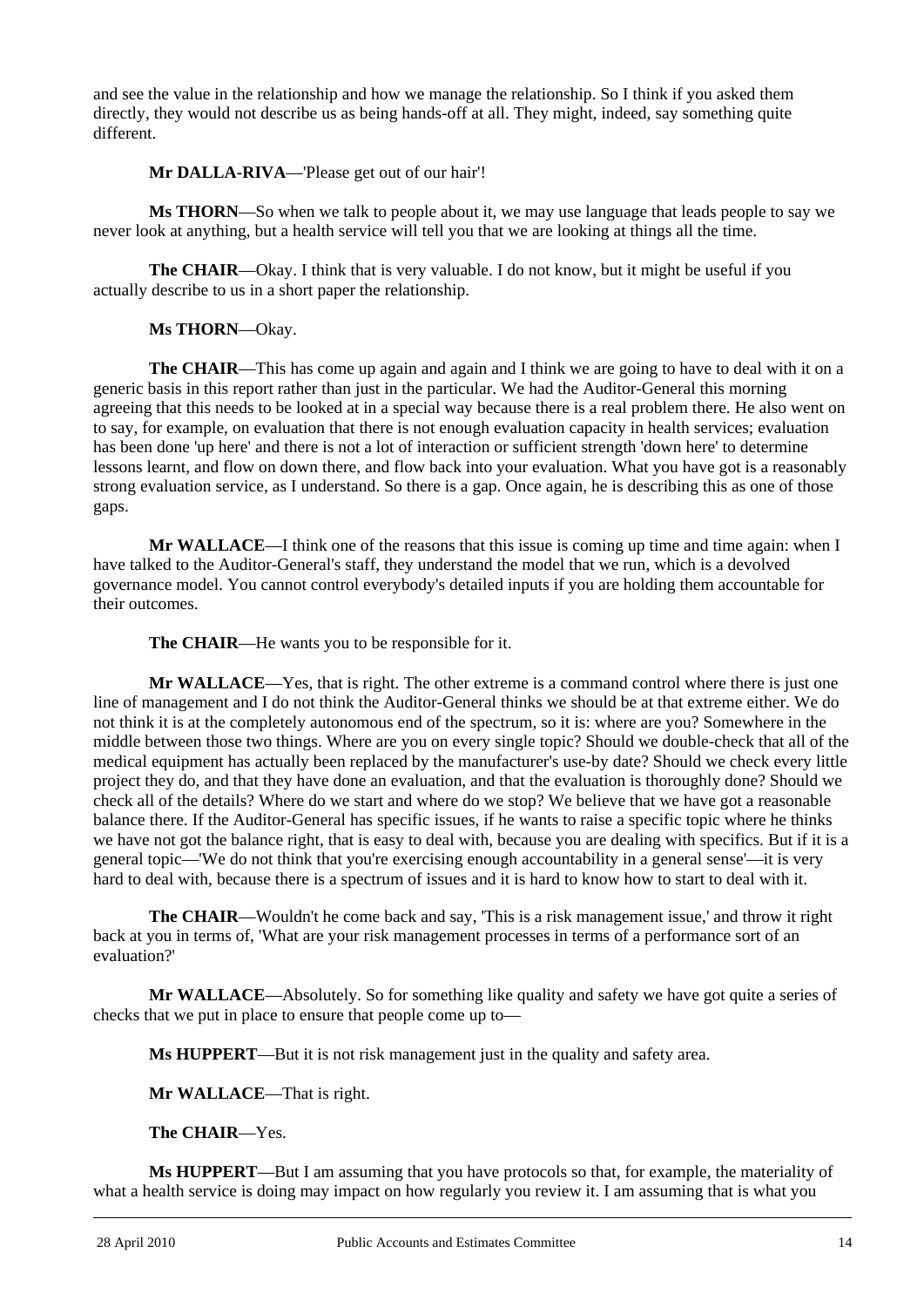have got and that there are protocols and guidelines and procedures. I am assuming that they are enormous, but in the flavour of the response that we got, that did not come through. Maybe a paper that is setting out in summary some of those could be done so that we can perhaps hit it on the head in this review.

**Mr DALLA-RIVA**—Get Dr Brooks to write it. It will be very brief.

 **Ms HUPPERT**—It is an issue, because that is not the flavour that came through in your response to the questions that were asked.

**Mr WALLACE**—I suppose one of the reasons for that is that six out of the 10 recommendations were made to health services.

**Ms HUPPERT**—Yes.

**Mr WALLACE**—So if the Auditor-General recommends that we do X,Y and Z, then when we write back to you we either say we will or we will not, and when the Auditor-General recommends that health services do X,Y and Z, then perhaps our response to you was a bit, 'Yeah. He's not taking full carriage of it, because the recommendations didn't come to us in our devolved system.'

**Ms HUPPERT**—Maybe then one way of dealing with it is that, 'This is being implemented by the health services and we will be reviewing this in our normal course of business.'

**Mr WALLACE**—Yes, that is right.

**Ms HUPPERT**—And maybe that is what is missing from the response.

**Mr WALLACE**—Yes, we will take that on—

**Ms THORN**—It was more what I was trying to say—

**Ms HUPPERT**—It was more that flavour that—

**The CHAIR**—Yes. We have got your information here, giving us an update on the range of things which have been done here, so we appreciate that.

**Ms THORN**—We will write a not long but a more full some explanation on the day-to-day relationships—

The CHAIR—You can see what we are getting at, can't you?

**Ms THORN**—Yes.

**Mr SCOTT**—I have to say—and this is, again, from an earlier life—I was the treasurer of a community health centre and obviously there is a change in governance now but—

**The CHAIR**—They are a company.

**Mr SCOTT**—Yes. I do not think the view of the Auditor-General would have been shared by a board of a community health centre.

**Ms THORN**—It depends on who you ask and where they sit. Absolutely: you ask any health service and they would have a very different response about the extent to which they have an interaction with the department.

**Mr WALLACE**—And the requirements and the governance oversight and the evaluation oversight.

**Ms THORN**—Probably the biggest complaint that government ever gets is of its accountability